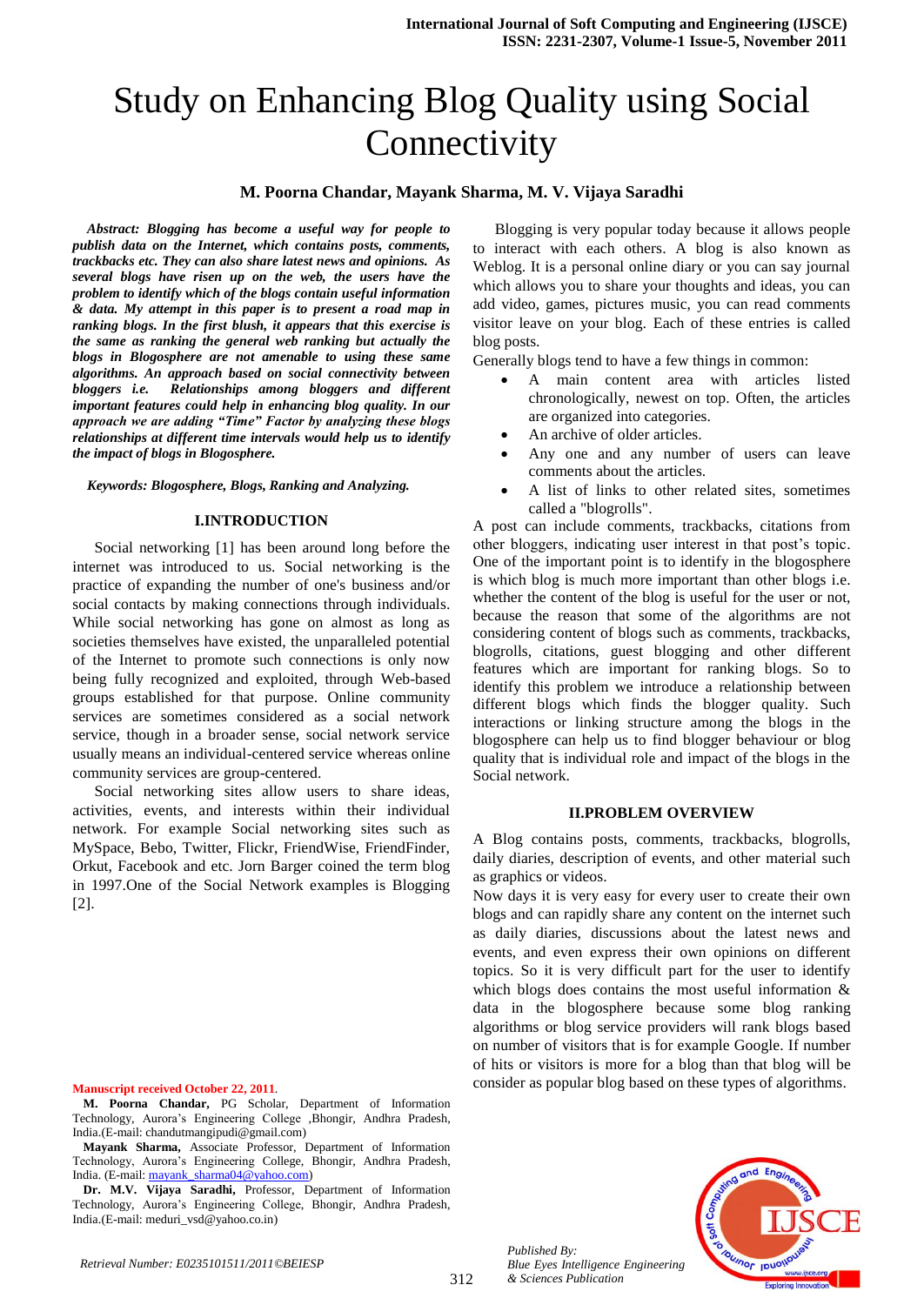Although it is not a good approach for ranking blogs, because this indicates a weak and an insufficient way for identifying blog popularity, which is very important in the massive Blogosphere. The main reason is that such services or algorithms, will not consider detail information of the blog such as content, comments, trackbacks, guest blogging, citations, blogrolls and other different number of features between different Blogs.

## **III. RELATED WORK**

Google proposed an algorithm to measure the web pages known as PageRank [4] algorithm. Google PageRank is one of the methods Google uses to determine a page's relevance or importance. Important pages receive a higher PageRank i.e. a page that is linked to by many pages with high PageRank receives a high rank itself and are more likely to appear at the top of the search results. In essence, Google interprets a link from page A to page B as a vote, by page A, for page B. If there are no links to a web page there is no support for that page. Next Jon Kleinberg a professor proposed an algorithm that made use of the link structure of the web in order to find and rank pages relevant for a particular topic which is known as Hyperlink-Induced Topic Search [5] algorithm. This algorithm models communities as interconnection between 'authorities' and 'hubs' these two scores for each page: its authority, which estimates the value of the content of the page, and its hub value, which estimates the value of its links to other pages.

Next Ko Fujimura and his colleagues were proposed a new link-analysis EigenRumor algorithm [6] for ranking blogs. In the EigenRumor model they consider only agent-to-object links, not page-to-page links, that is agent is used to represent an aspect of human being such as a blogger, and an object is used to represent any object such as a blog entity. Later Nardi et al. [7] found that many people creating blogging at the urging of friends and continue to blog to avoid disappointing their readers. Much work must still be done in examining this flourishing phenomenon as it grows and changes. Next Alvin Chin and Mark Chignell [8] have studied on how to identify communities can be discovered based on interconnections between blogs. They mainly focus for identifying community in blogs, and in similar forms of social hypertext. This method includes the use of visualizations and centrality measures based on networking structure, and measures of strength of community based on survey data. In examining the social structures created by blogrolls and blog comments, it is unclear how these relationships and social networks were formed.

Later so many questions have been raised that Why do people maintain weblogs? Do people who receive responses and interact with others remain active for longer than those who do not? Or is it more personal, where some individuals are more internally motivated to continue posting content than others? For answering to these questions Thomas Lento [9] and his colleagues applied the logic regression model and network visualizations to analyze blog data in wallop system. The analysis focuses on the relationship between social ties and continued activity as expressed through various features of the system, and tests if people who

remain active are more socially connected to other users within the system. Next Noor Ali-Hasan and Lada Adamic [10] analyzes online relationships and real life social networks. Next Tadanobu Furukawa [11] and his colleagues defined how the user"s behavior in the blogosphere which is called as regular reading relation among bloggers. Their research work done on that reading is affective as writing and almost same as listening as talking. Later Eytan Adar [12] and his colleagues proposed the concept of implicit links representing similarity among blog posts and also iRank algorithm. Whereas traditional ranking strategies rely primarily on explicit link structure, iRank successfully folds in implicit routes of transmission to find blogs that are at the source of information.

Later on Apostolos Kritikopoulos [13] and his colleagues present a method for ranking weblogs based on the link graph and on several similarity characteristics between weblogs. They have proposed a method for using link graph characteristics and common attributes between the blog posts to enhance the efficiency of the ranking method for each blog importance. Later Nitin Agarwal [15] land his team members address a novel problem of identifying influential bloggers at a blog site by presenting a preliminary model of identifying influential bloggers of a community blog site. They mainly focus on Influential bloggers can exist at many blog sites, regardless of these sites being influential or not. They did so many experiments on essential issues of identifying Influential bloggers; evaluate the effects of various collectable statistics from a blog site on determining blog-post influence.Above all works focuses on the community of blogs but it is very important to identify the bloggers behavior in the Blogosphere. The blogosphere arose from the idea that all blogs exists as a heavily inter-connected community, so much so that it has become like a social network in itself.

The blogosphere [14] consists of everything that has to do with blogs: posts, comments, and its users. The existing service does not consider the relationship and interactions between different bloggers, which could really help in identifying the blog quality or its popularity. First of we need to know why some blogs are more important than others.

Our Basic idea is to create interactions between different blogs such as comments, trackbacks, blogrolls, citations, and guest blogs and also we have so many different important features which will help us to enhance the quality of a blog in the Blogosphere.

# **IV. ENHANCING BLOG QUALITY**

In our proposed idea analyzers mainly concentrate on blog characteristics. So analyzers can assume famous and highly popular blogs will contain most useful data and informative content for readers. Posts in such blogs could include good discussions or innovative opinions, depending on subjective judgments. So in order to enhance the quality of a blog we made some assumptions in the Blogosphere:



*Published By: Blue Eyes Intelligence Engineering & Sciences Publication*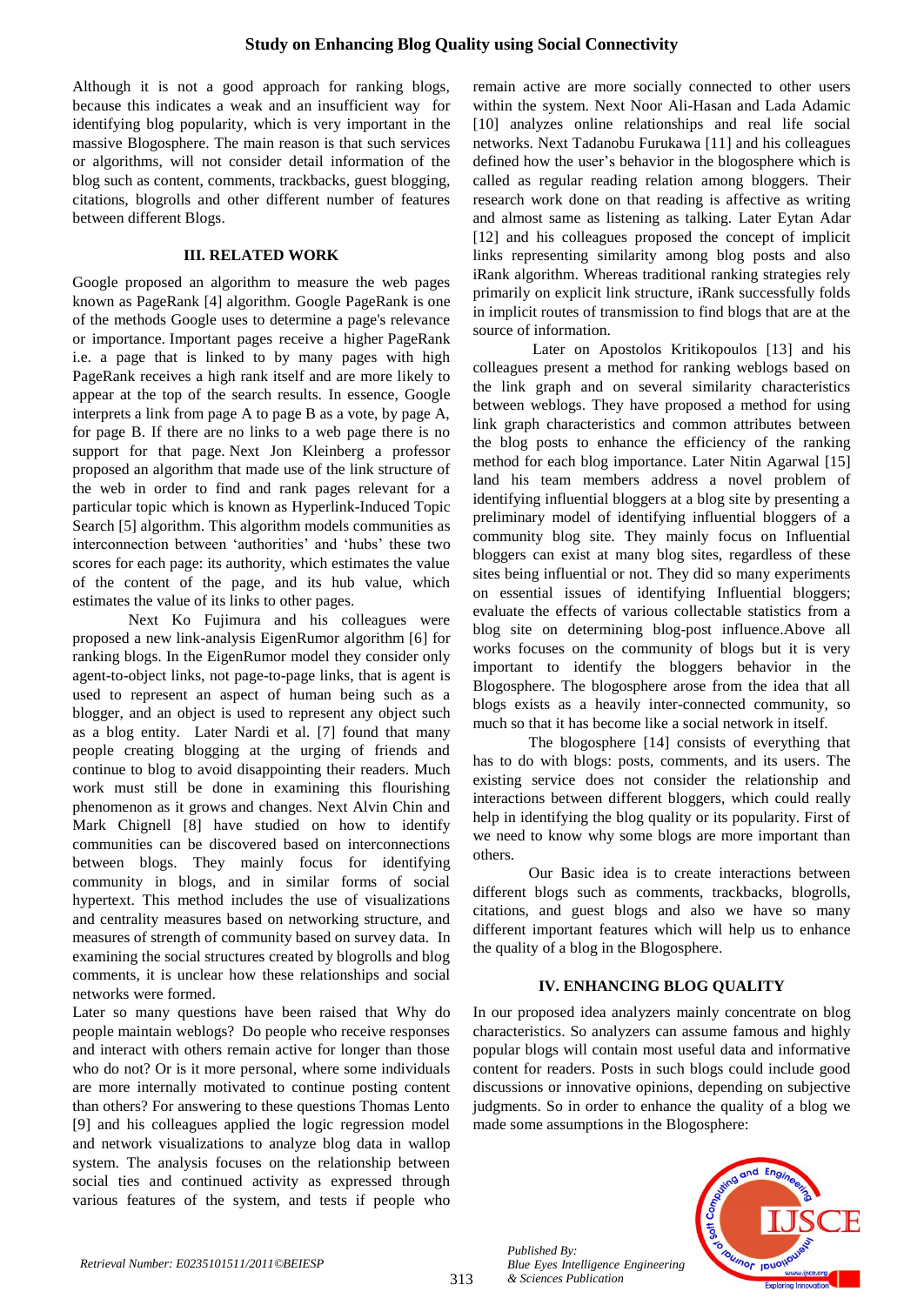- Popular or Highly quality blog will have more relationships with other blogs.
- Generally users might cite a blog or a blog post in other WebPages, for advertising about blog or blog posts.
- We can also assume the quality of a blogs, if it frequently referred on the web.
- So many important features which are much important for a blog are guest blogging, discussion forums, keywords and etc.

Let us discuss about all those features which will help to enhance the blog quality:

A. *Comments*: A comment is most interactive feature in Blogosphere. Most blogs have a method to allow comments. When blog A comments on blog B post blog B receive a note from blog A.

B. *Trackbacks*: It is a method of Person A saying to Person B, this is something you may be interested. To do that, the Person sends a Trackback to Person B.

- Person A writes something on their blog.
- Person B wants to comment on Person A's blog, but wants her own readers to see what she had to say, and be able to comment on her own blog
- Person B posts on her own blog and sends a trackback to Person A's blog
- Person A's blog receives the trackback, and displays it as a comment to the original post. This comment contains a link to Person B's post.

C. *Blogrolls:* It is method that where blogs provides a list of favourite blogs on the side of your blog.

D. *Pingback*: A pingback is a notification letting a blog or website knows that it has been referenced by other blog. Pingbacks usually contains a short excerpt of the post containing the link, along with a link to the website.

- Alice posts to her blog. The post she's made includes a link to a post on Bob's blog.
- Alice's blogging system contacts Bob's blogging system and says, "look, Alice made a post which linked to one of your posts!"
- Bob's blogging system then, when people view the posts on Bob's blog, notes on the page that Alice linked to this post.
- Users can then follow this link back to Alice's post and read more.

E. *Citations*: It is a relationship from blog A to blog B if an entry of blog A contains the link to blog B. These are very important in the Blogosphere.

F. *Guest Blogging*: It is a process between two bloggers for increasing the traffic to their own blogs. Guest blogging simply means the exchange of content from one blogger to another. It involves those people who post their articles to other websites other than their own. These people are known as guest bloggers.

G. *Similarity Relationships*: When we encounter a common hyperlinks between in both blog A and blog B then we create similarity relationships between these two blogs.

H. *Discussion Forums*: Blogging community showing your interest in contributing guest posts on other blogs in your niche.

I. *Permalinks:* Permalinks are the permanent URLs to your individual weblog posts. A permalink is what another weblogger will use to refer to your article, or how you might send a link to your story in an e-mail message.

These explicit and implicit relationships and interactions between different bloggers will help us to identity highly popular blog. So these interactive blog behaviors are used to construct a Social relationship network in the Blogosphere. In order to analyze the link structure of our sample we represent the blog link structure as a graph, associating several attributes with the vertices and edges. Each vertex represents data about a blog, and each edge represents data about a link including data about the post where the link was extracted from.

In this social blog network model, we have two activities such as Node and Edges:

- Node: Each node is represented as a single blog.
- Edges: Each edge between two nodes represented as a relationship between two blogs.



**Figure 1: linking relationships between blogs.**



*Published By:*

*& Sciences Publication* 

*Blue Eyes Intelligence Engineering*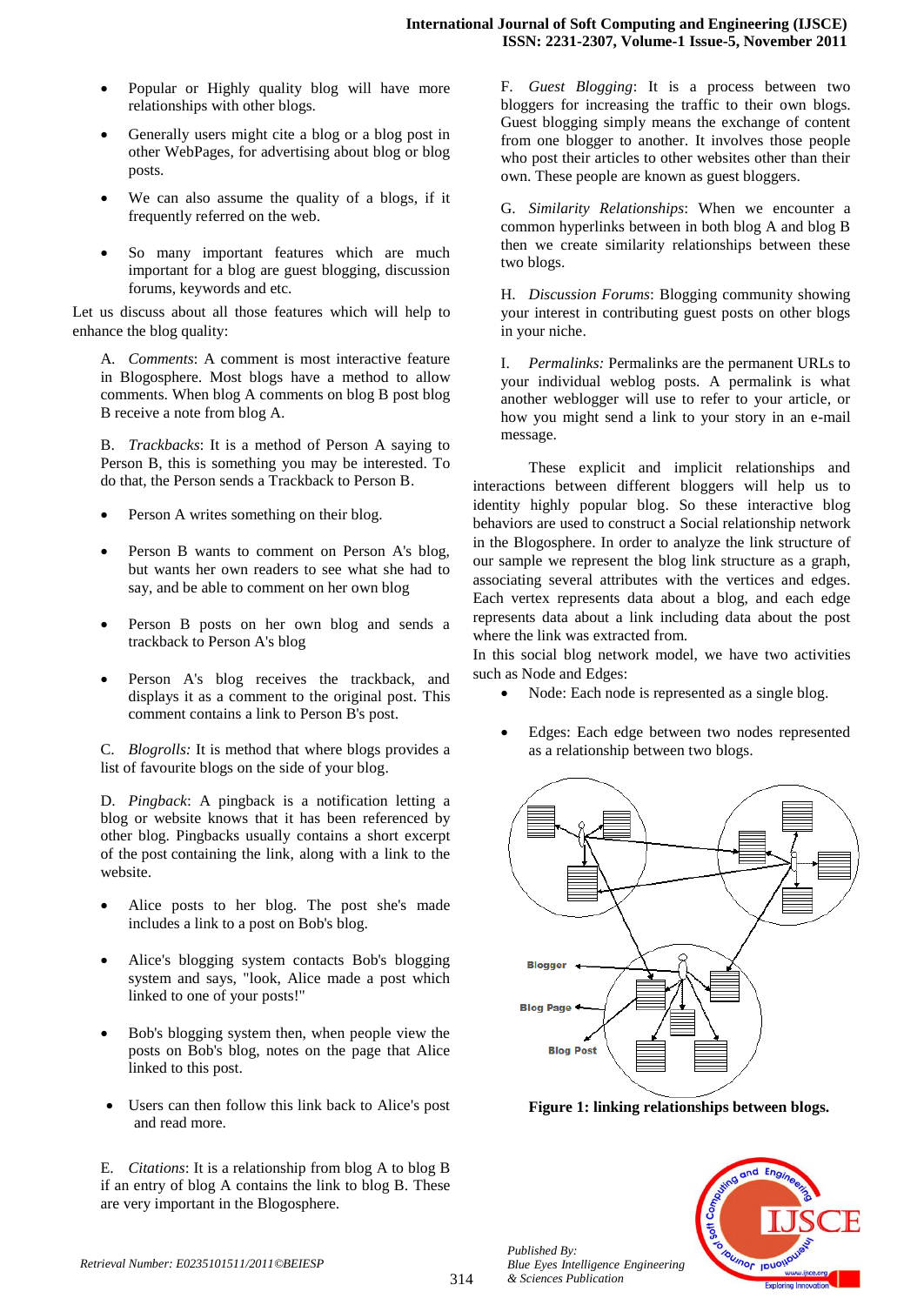In the above figure we represent each circle as a blog (node) and each link represents the relationships between different blogs. Interactions or links from one blog to another blog is represents that blog A is reader of blog B.

The above edges divided into various ways:

- *Support Relationships*: The Support relationships are Comments, Trackbacks, Citations, Blogrolls, and Permalinks and Guest Blogging
- *Similarity Relationships*: Similarity Relationships form similarity edges when two blogs have common interest links.
- *Hyperlink edges*: This relationship exists between blog and website or vice versa

The number of internet users is continuously expanding, and the number of people with personal blog is rising in a vertiginous rate from one year to the next. We have so many algorithms which concentrates on number of hits of the page but not content of the page such PageRank or HITS algorithm .So this is not an efficient and these indicates week for identifying Popular or Highly quality blogs in the massive Blogosphere. Our Study on various papers and blogs on the websites we have noticed that interactions or interconnections between bloggers will revels Blogger behaviour in the Blogosphere .Not only the interactions between the blogs we also various important parameters such as keywords, RSS, Social Bookmarking and etc can also be implemented for Ranking Blogs.

There are so many important features are mentioned below:

- 1. *Recommendation:* How much your blog recommending other article?
- 2. *Keywords:* Every time you write a post you should consider what words people might be putting into search engines to find that type of information. Keeping such keywords in title is Stronger.
- 3. *Advertisement:* Putting some dollars on advertising today might mean that your blog gets popular a within less time. For example: Pay per click, Google adsense etc.
- 4. *RSS:* RSS is used to publish recently updated information in the websites. It is very important which will increase your blog"s traffic. You should submit your RSS feed to feeding websites.
- 5. *Famous person:* This represent is that the blogger is the Famous Person or not.
- 6. *Social Bookmarking:* This is another to get your website or Blog popularity. This means providing your blog to social media websites which increases your traffic and popularity might also becomes high.
- 7. *Frequency:* Is your blog content is frequently updating or not because the search engines tend to spider the Web pages at frequent time snapshots.
- 8. *Unique visitor:* A unique visitor is access from a single IP to a web server that generates page views and hits during a particular visit.
- 9. *Comment spam filter:* Commenting is an essential part of your blog because it creates community by

allowing reader participation. However, those of you that have a blog know just how annoying blog spam can be. While many blogs use.

- 10. *Most popular post list:* People visiting your blog for the first time need to be directed to your most valuable posts. Providing a single area on one of your side bars with just the titles of your most trafficked posts can not only increase visitor retention but also increase subscriptions since it shows the true value of your blog.
- 11. *Press Release Submission:* Press Release Submission is another great way to build quality backlinks to your blog because they are providing the content from lots of minor sites. And they easily chosen by news sites that mean more and effective way to gain quality backlinks.

We also study about one parameter which is very good measurement for identifying a blogger behaviour or blog quality that is main factor "TIME" .So by analyzing our social network at different time snapshots we can observe Structural workflow of each blog .We actually assume some assumption for analyzing blog at different time frequency that means how the user is going to the web site or blog most frequently .So here we are going to find the time interval at different iterations so for that we can easily identify the most frequently access blog in the blogosphere this plays very crucial role in Social Networking.

# **V. CONCLUSION**

We have so many Blog ranking algorithms and ranking service providers for ranking Blogs but they very week and inefficient in ranking Blogs because those service providers or ranking websites don"t consider the detail content or information such comments, trackbacks, citations and don"t consider some important features which could help us to identify blogger quality or enhance blog quality in the Blogosphere. Based on many authors we conclude that interactions between different bloggers will help the analyzer to identify the blog popularity. And we study that different parameters such social bookmarking, guest blogging, RSS etc can also increase the Blog traffic easily. We also are adding one factor that is "TIME "which is very important feature which could identify blogger behavior in the Blogosphere. By analyzing the Blog at different time snapshots we can find how the user is frequently accessing the website or Blog in the Blogosphere by calculating the time interval at different iterations.

# **REFERENCES**

*Published By:*

*& Sciences Publication* 

- 1. DiMicco, J., Millen, D., Geyer, W., Dugan, C., Brownholtz, B. 2008. Motivations for Social Networking at Work. ACM CSCW"08.
- 2. Blood, R. *Weblogs: A History and Perspective.* Rebecca"s Pocket, Sept. 7, 2000; www.rebeccablood.net/essays/weblog\_history.html.
- 3. Herring, S. C., Kouper, I., Scheidt, L. A., & Wright, E. (2004).Women and children last: The discursive construction of weblogs.In L. Gurak et al. (Eds.), *Into the Blogosphere: Rhetoric,C o m m u n i t y , a n d C ultureofWeblogs.* [http://blog.lib.umn.edu/blogosphere/women\\_and\\_children.html](http://blog.lib.umn.edu/blogosphere/women_and_children.html)